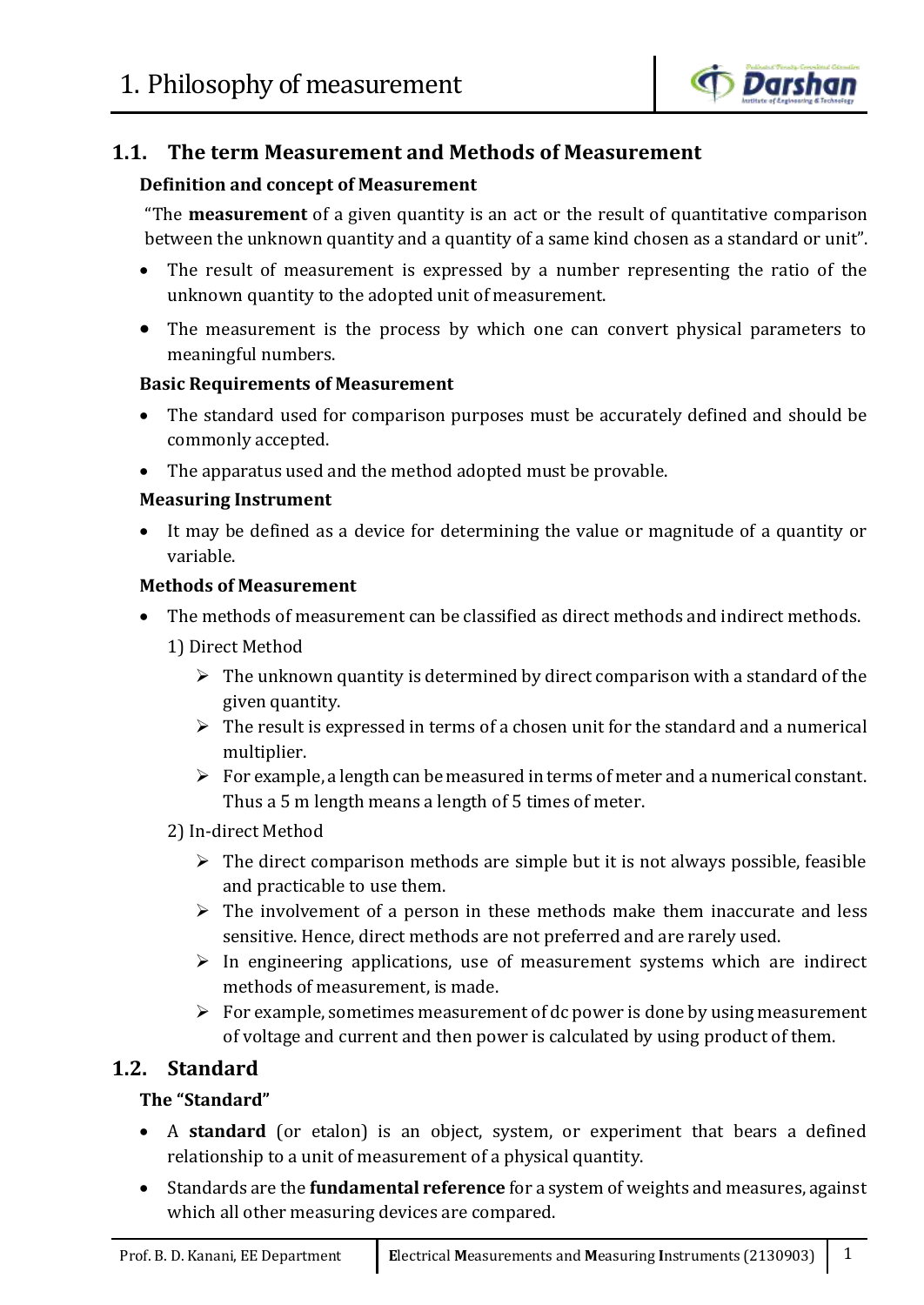

- Modern measurements are defined in relationship to internationally standardized reference objects, which are used under carefully controlled laboratory conditions to define the units of length, mass, electrical potential, and other physical quantities.
- The standards can be classified in major four types as per following.

## **The "International Standard"**

- International standards are standards developed by international standards organizations.
- International standards are available for consideration and use worldwide.
- The most prominent organization is the International Organization for Standardization (ISO).

## **The "Primary Standard"**

- Primary standards are used to calibrate other standards referred to as working standards.
- Primary standards are defined via other quantities like length, mass and time.
- **An example** of a primary standard is the international prototype kilogram (IPK) which is the master kilogram and the primary mass standard for the International System of Units (SI).
- The IPK is a one kilogram mass of a platinum-iridium alloy maintained by the International Bureau of Weights and Measures (BIPM) in Sèvres, France.
- **Another example** is the unit of electrical potential, the volt. Formerly it was defined in terms of standard cell electrochemical batteries, which limited the stability and precision of the definition.

## **The "Secondary Standard"**

- Secondary standards are calibrated with reference to a primary standard.
- Secondary reference standards are very close approximations of primary reference standards.
- **For example**, major national measuring laboratories such as the US's National Institute of Standards and Technology (NIST) will hold several "national standard" kilograms, which are periodically calibrated against the IPK and each other.

# **The "Secondary Standard"**

- A Standard that is used routinely to calibrate or check material measures, measuring instruments or reference materials.
- A working standard is usually calibrated against a reference standard.
- Working standards are used for the calibration of commercial and industrial measurement equipment.
- Working standards are expected to deteriorate, and are no longer considered traceable to a national standard after a time period or use count expires.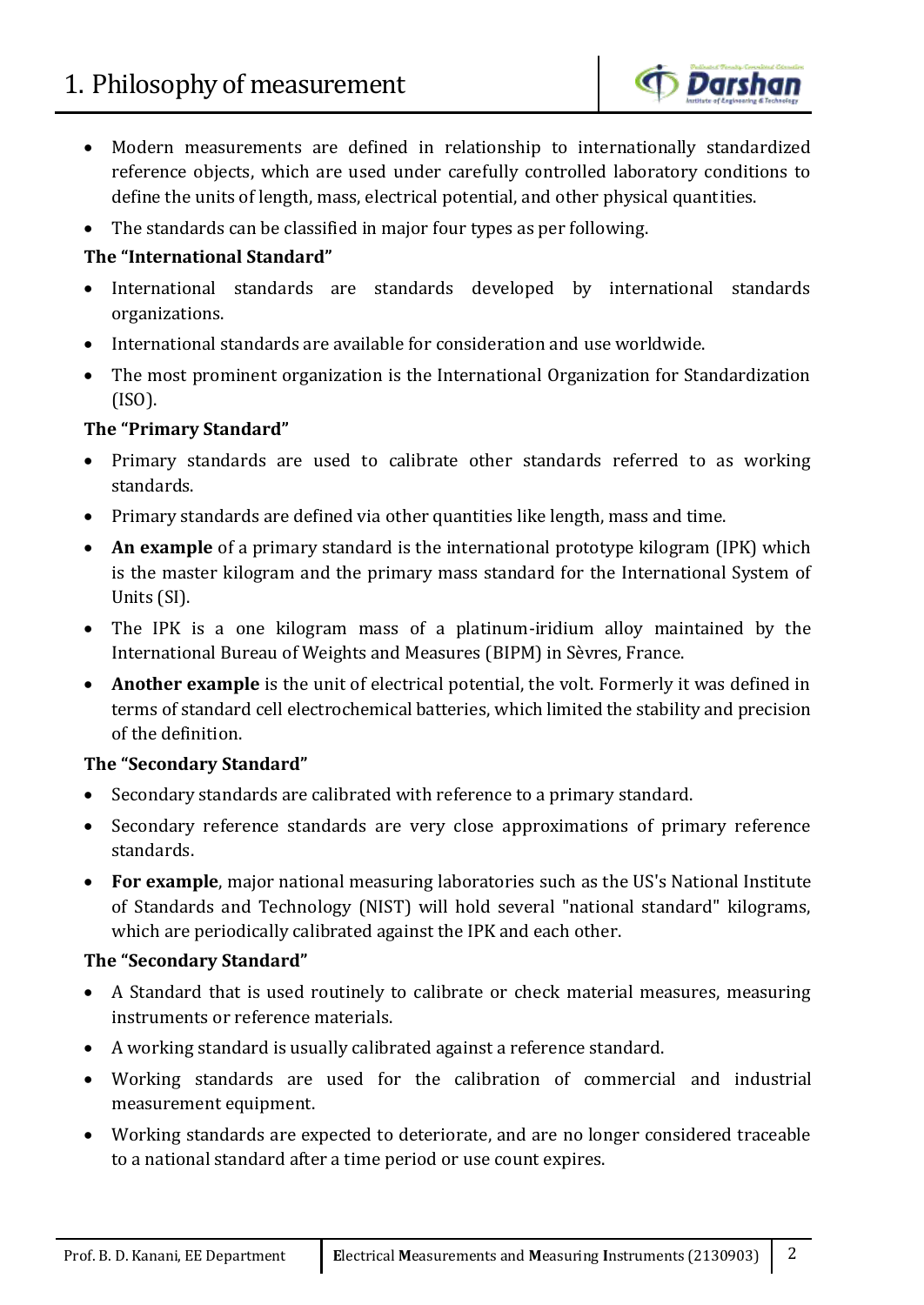

# **1.3. Generalized Measurement System**



*Figure 1.1 Block Diagram of Generalized Measurement System*

The measurement system have mainly five elements as described below.

## **Primary Sensing Element (Detector stage)**

- The quantity under measurement makes its first contact with the primary sensing element of a measurement system. i.e., the measurand- (the unknown quantity which is to be measured) is first detected by primary sensor which gives the output in a different analogous form.
- This output is then converted into an electrical signal by a transducer (which converts energy from one form to another).
- The first stage of a measurement system is known as a detector.

# **Variable Conversion Element (Transducer stage)**

- The output of the primary sensing element may be electrical signal of any form; it may be voltage, a frequency or some other electrical parameter.
- For the instrument to perform the desired function, it may be necessary to convert this output to some other suitable form.

## **Variable Manipulation Element (Signal conditioning stage)**

- The function of this element is to manipulate the signal presented to it preserving the original nature of the signal.
- It is not necessary that a variable manipulation element should follow the variable conversion element.
- Some non-linear processes like modulation, detection, sampling, filtering, chopping etc., are performed on the signal to bring it to the desired form to be accepted by the next stage of measurement system.
- This process of conversion is called signal conditioning'.
- The term signal conditioning includes many other functions in addition to Variable conversion & Variable manipulation. In fact the element that follows the primary sensing element in any instrument or measurement system is called signal conditioning element'.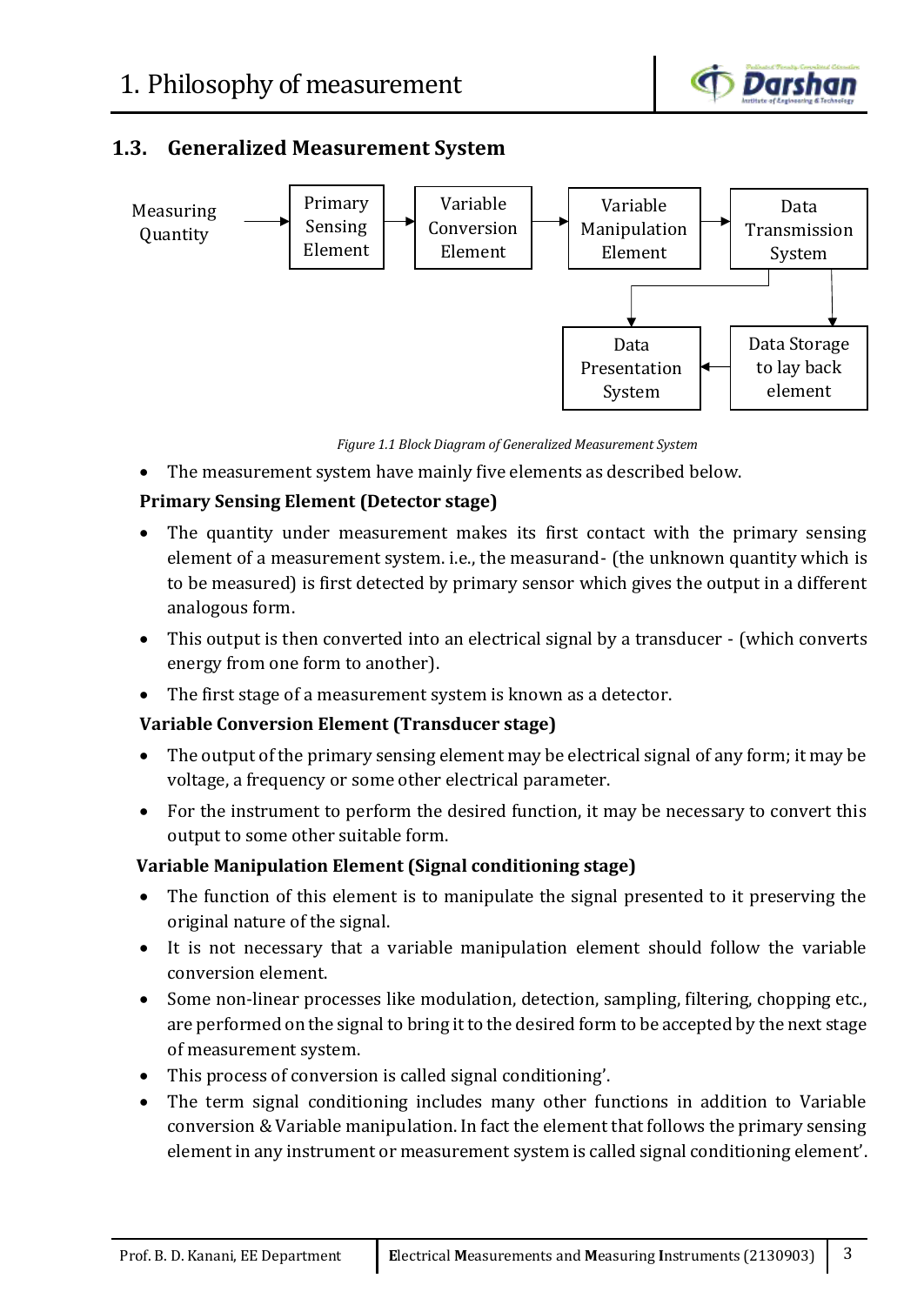

## **Data Transmission Element**

 When the elements of an instrument are actually physically separated, it becomes necessary to transmit data from one to another. The element that performs this function is called a data transmission element'.

## **Data Presentation Element**

- The information about the quantity under measurement has to be conveyed to the personnel handling the instrument or the system for monitoring, control, or analysis purposes. This function is done by data presentation element.
- In case data is to be monitored, visual display devices are needed. These devices may be analog or digital indicating instruments like ammeters, voltmeters etc.
- In case data is to be recorded, recorders like magnetic tapes, high speed camera & TV equipment, CRT, printers may be used.
- For control & analysis purpose microprocessor or computers may be used. The final stage in a measurement system is known as terminating stage.

## **1.4. Classification of instrument system**

The instrument system mainly classified in following manners.

- 1) Absolute and Secondary Instruments
- 2) Direct measuring and Comparison Instruments
- 3) Active and Passive Instruments
- 4) Deflection and Null type Instruments
- 5) Monitoring and Control Instruments
- 6) Analog and Digital Instruments

## **1) Absolute and Secondary Instruments**

#### **Absolute Instruments**

- This type of instrument give the magnitude of the quantity to be measured in terms of instrument constant and its deflection.
- Such instrument do not require any comparison with any other standard instrument.
- Such instruments are not widely used in practice.
- **Example:** Tangent Galvanometer ……… which gives value of current in terms of tangent of the angle of deflection produced, the horizontal component of the earth's magnetic field, the radius and the number of turns of wire used.

#### **Secondary Instruments**

- In this instrument, the measurand can be measured by observing the output indicated by the instrument.
- These instruments are required to be calibrated by comparison with an absolute instrument.
- Such instruments are widely used in practice.
- **Example:** ammeters, voltmeters, wattmeters, glass thermometers, pressure gauges etc.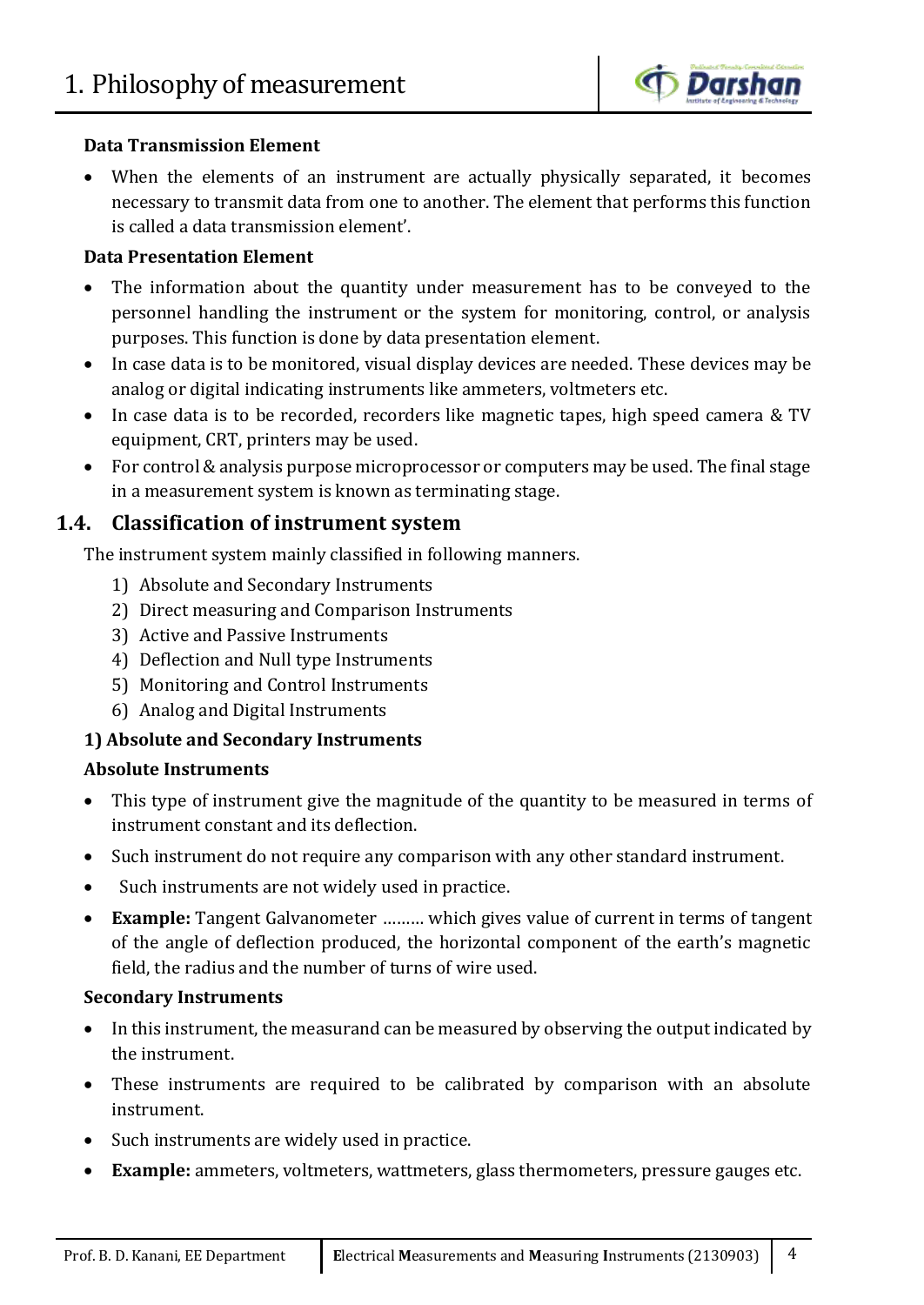

| Instrument      | <b>Absolute</b>                                 | <b>Secondary</b>                 |
|-----------------|-------------------------------------------------|----------------------------------|
| <b>Result</b>   | In terms of physical<br>constant of instruments | Result displayed on dial         |
| Time required   | Time consuming                                  | Quick measurement can be<br>done |
| <b>Usage</b>    | In standard institutions                        | Everywhere                       |
| <b>Examples</b> | Tangent Galvanometer                            | Voltmeter, Pressure gauge        |

*Table 1.1 Comparison of Absolute and Secondary Instruments*

## **2) Direct measuring and Comparison Instruments**

## **Direct measuring Instruments**

- This type of instrument convert the energy of the unknown quantity directly into energy that deflects the moving element of the instrument, the value of the unknown quantity being measured by reading the resulting deflection.
- These instruments are widely used in engineering practice.
- **Example:** Ammeters, voltmeters, wattmeters.

#### **Comparison Instruments**

- This type of instrument measure the unknown quantity by comparing it with a standard that is often contained in the instrument case such as resistance measuring bridges.
- These instruments are used in cases when a higher accuracy of measurement is needed.
- **Example:** Wheatstone bridge, Maxwell's bridge etc.

#### **3) Active and Passive Instruments**

- Instruments are either active or passive according to whether the instrument output is entirely produced by the quantity under measurement or the quantity under measurement simply modulates the magnitude of some external power source.
- **Example:** Active ----- Petrol tank level indicator

Passive ---- Pressure gauge

*Table 1.2 Comparison of Active and Passive Instruments*

| Instrument           | Active                    | <b>Passive</b>                     |
|----------------------|---------------------------|------------------------------------|
| <b>Energy source</b> | No external energy source | External energy source<br>required |
| <b>Resolution</b>    | Less                      | High                               |
| <b>Design</b>        | Simple                    | Complicated                        |
| <b>Examples</b>      | Analog Voltmeter, Ammeter | Flow indicator, LVDT               |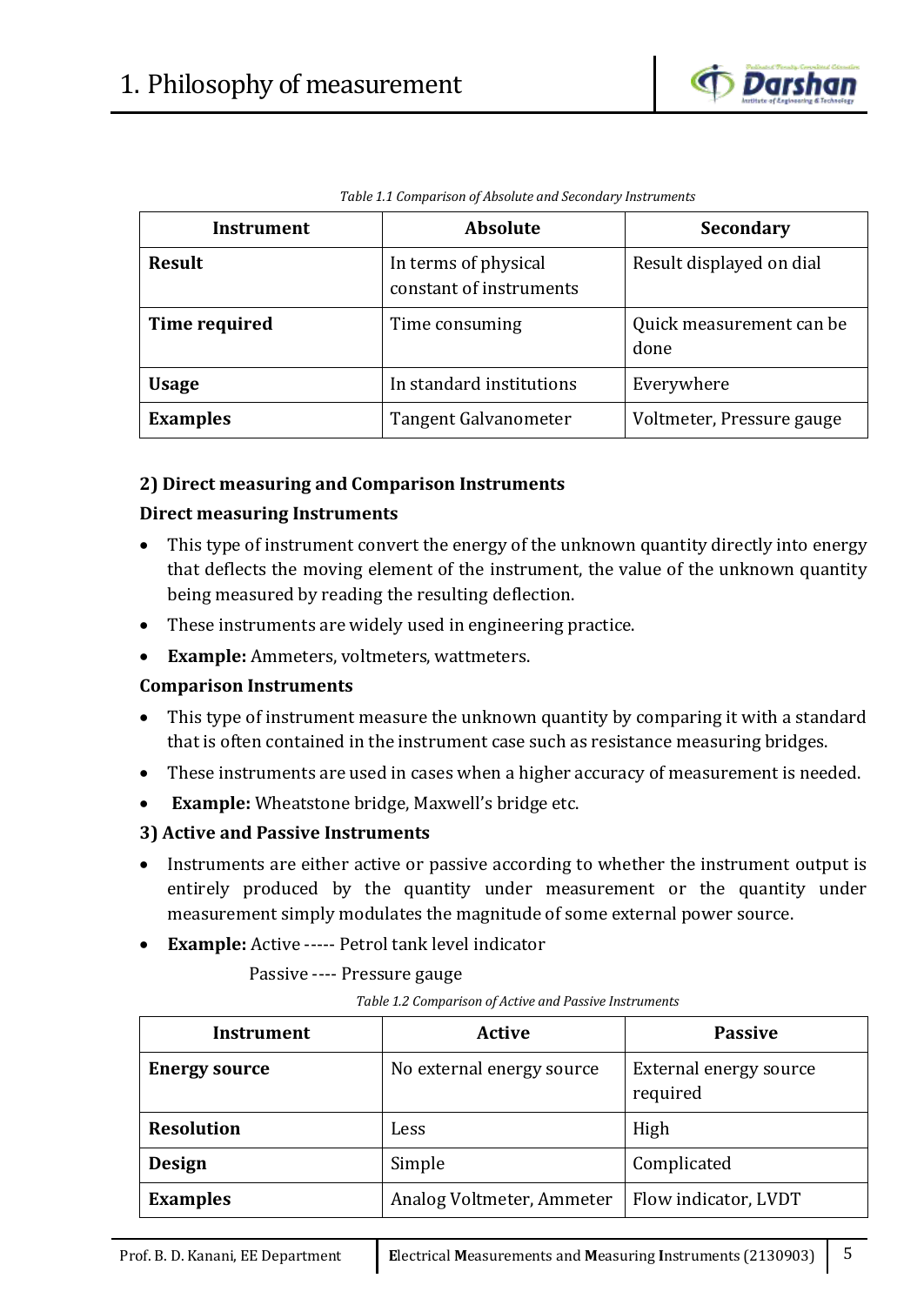

#### **4) Deflection type and Null type Instruments**

## **Deflection type Instrument**

- In this, the quantity under measurement produces some physical effect which deflects or produces a mechanical displacement of the moving system of the instrument.
- An opposing effect is built in instrument which tries to oppose the deflection.
- The opposing effect increases until a balance is achieved, at which point the 'deflection' is measured and value of measured quantity inferred from this.
- **Examples** PMMC meters.

## **Null type Instrument**

- A null type instrument attempts to maintain deflection at zero by suitable application of an effect opposing that generated by the quantity under measurement.
- Necessary to such an operations are a detector of unbalance and a means of restoring balance.
- **Example** DC Potentiometer.

| Table 1.3 Comparison of Active and Passive Instruments |
|--------------------------------------------------------|
|--------------------------------------------------------|

| <b>Instrument</b>          | <b>Deflection type</b> | <b>Null type</b> |
|----------------------------|------------------------|------------------|
| <b>Accuracy</b>            | Low                    | High             |
| Sensitivity                | Less                   | High             |
| <b>Dynamic measurement</b> | Suitable               | Not suitable     |
| <b>Examples</b>            | PMMC, Moving Iron      | Potentiometer    |

#### **5) Analog and Digital Instruments**

#### **Analog Instruments**

- An analog instrument provides an output which varies continuously as the quantity under measurement changes. The output can have infinite number of values within the range that the instrument is designed to measure.
- **Example** Deflection type pressure gauge, analog ammeters

#### **Digital Instruments**

- A digital instrument has an output which varies in discrete steps and so can only have a finite number of values.
- **Example** Digital Multimeter.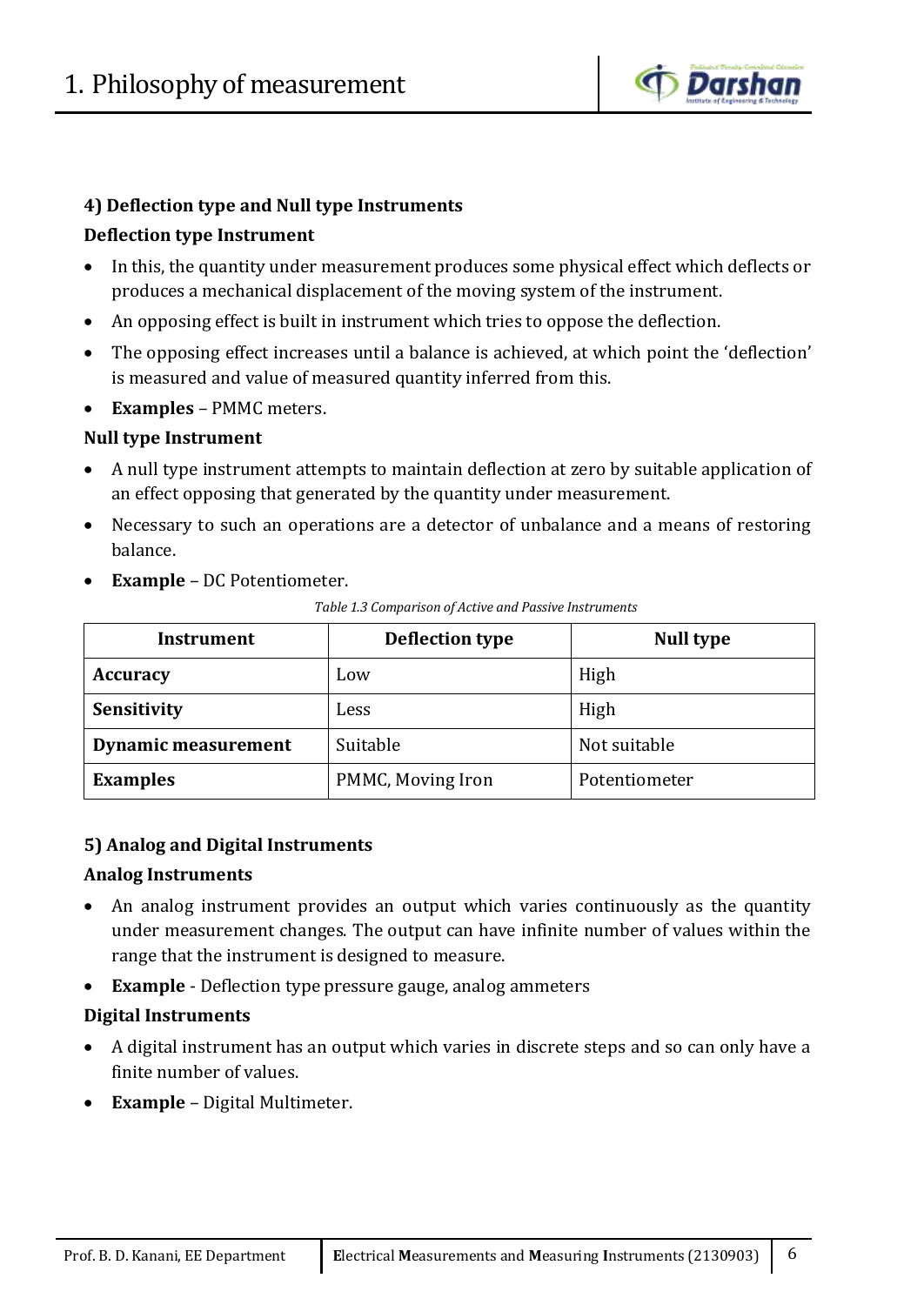

*Table 1.4 Analog and Digital Instruments*

| Instrument                  | <b>Analog</b>  | <b>Digital</b> |
|-----------------------------|----------------|----------------|
| <b>Loading effect</b>       | More           | Negligible     |
| <b>Programming facility</b> | Not available  | Available      |
| <b>Frictional error</b>     | High           | Low            |
| Reading                     | Difficult      | Easy           |
| <b>Size</b>                 | Large          | Compact        |
| <b>Examples</b>             | Pressure gauge | <b>DMM</b>     |

## **6) Monitoring and Control Instruments**

## **Monitoring Instruments**

- It is used to monitor a physical quantity.
- Instruments which only provide an audio or visual indication of the magnitude of quantity under measurement, such as liquid-in-glass thermometer.
- This class normally includes null type instruments and most passive transducers.

#### **Control Instrument**

- For an instrument to be suitable for inclusion in an automatic control system, its output must be in a suitable form for direct input to the controller.
- Usually, this means that an instrument with an electrical output is required, although other forms of output such as optical or pneumatic signals are used in some systems.

## **1.5. Functions of Instruments and measuring systems**

The instruments and measuring systems have mainly three different functions as per following.

#### **1) Indicating Instruments**

- An instrument that supplies the information in form of deflection of pointer.
- **Example:** Pressure gauges, speedometers, ammeters, voltmeters

## **2) Recording Instruments**

- This instrument keep a continuous record of variations of the magnitude of an unknown quantity to be observed over a definite period of time.
- **Example:** Temperature and Pressure recorders / data loggers

## **3) Controlling Instruments**

- In this, the information is used to control the original measured quantity.
- **Example:** Thermostat, Float type level control

## **1.6. Types of measurement errors**

#### **Measurement Error**

It is the difference between measured value and true value.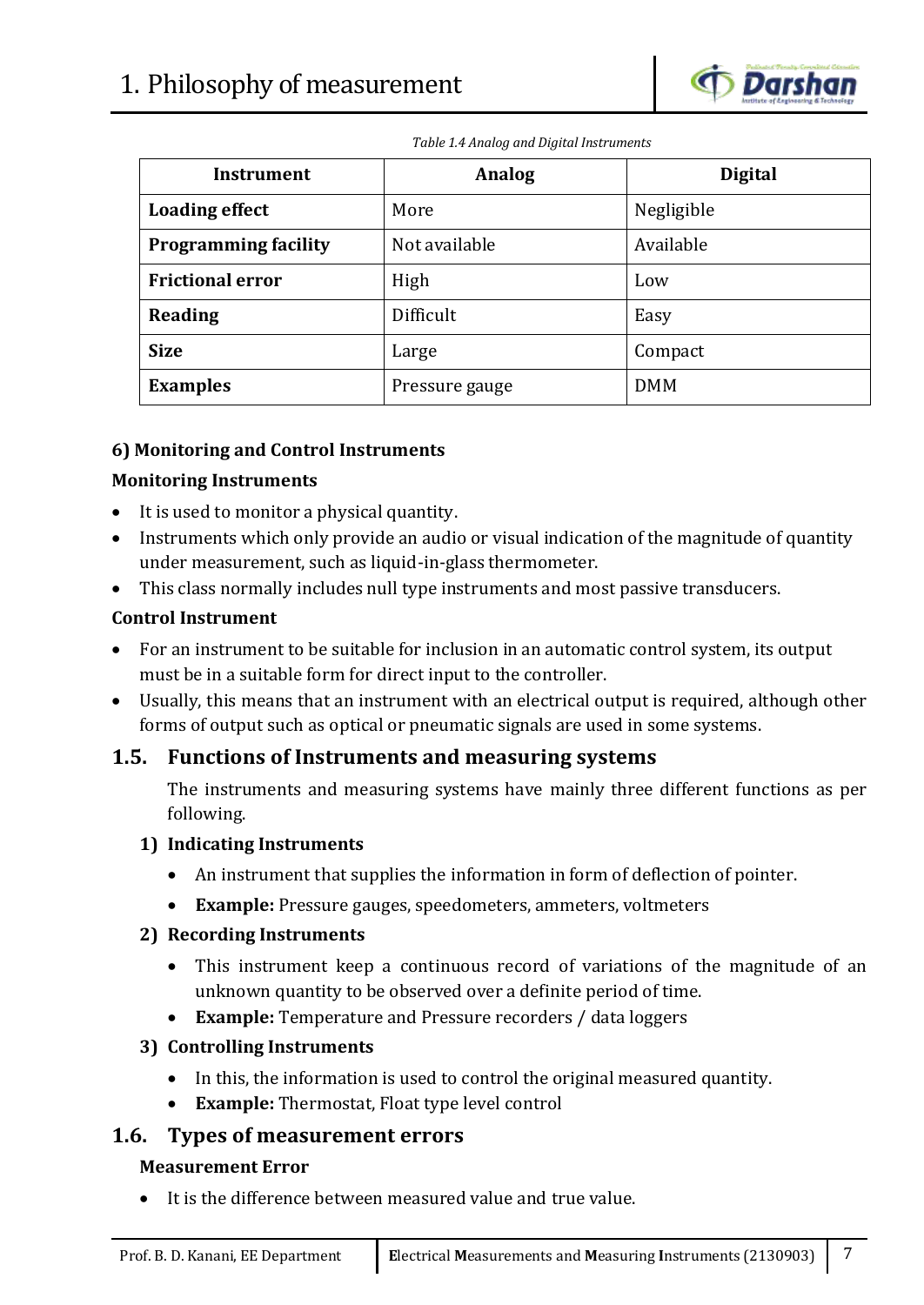

Error = Measured value – True value

It is impossible to made measurement with perfect accuracy.

## **1) Gross Error**

- Errors due to human carelessness.
- It can be avoided by two means: a) Great care in reading and recording data, b) More observations of measurement to avoid same error
- **Example** misleading of instrument or using wrong range.



*Figure 1.2 Classification of measurement errors*

## **2) Systematic Errors (Bias)**

- Errors from measurement system / instrument or due to wrong use of instrument.
- It occurs when there is a problem in the measurement system that affects all measurements in the same way.
- These are predictable, is typically proportional to true value.
- It can be generally measured / eliminated if the cause is known.
- **Example** Offset error, Zero setting error, a clock that is 5 minutes slow

The systematic errors broadly classified in following three ways:

## **Instrumental Errors**

- Inherent shortcoming of instruments
- Misuse of the instruments
- Loading effects of instruments

# **Environmental Errors**

 Errors are due to conditions external to the measuring device including the atmospheric conditions such as temperature, pressure, humidity, dust, vibrations, external magnetic fields etc.

## **Observational Errors**

• Errors due to Parallax

Parallax is a displacement or difference in the apparent position of an object viewed along two different lines of sight.

# **3) Random Errors**

Random errors are caused by unpredictable variations in the measurement system.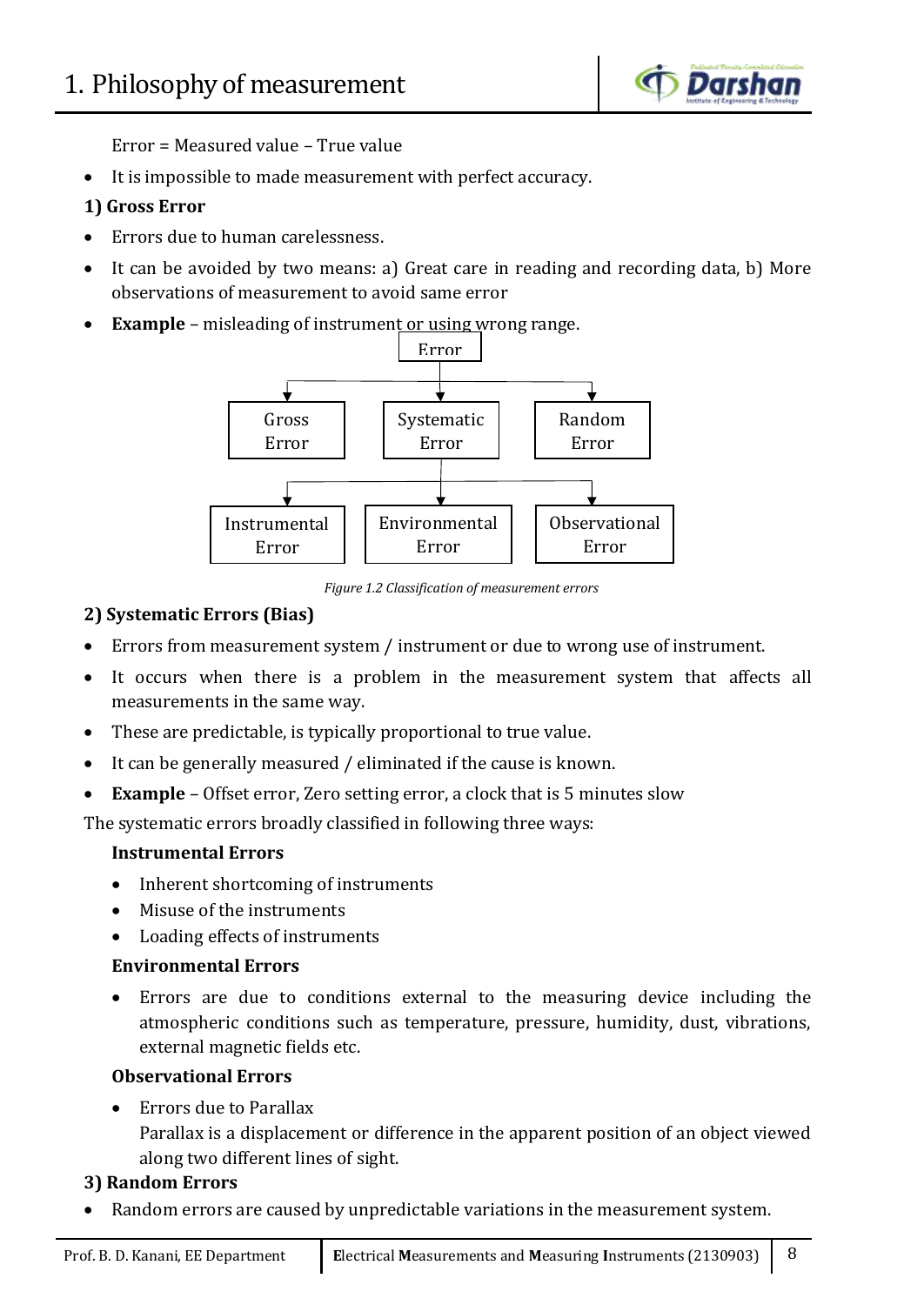

- Random uncertainty comes from fluctuations in measurements that can be greater or less than the actual result.
- These often stem from the limitations of the equipment being used or limitations of the experimenter (e.g. how precisely you can read a scale).
- These errors can never be eliminated completely, but can be reduced by using repeats.
- Random errors are usually observed as small worries of the measurement around the correct value. i.e. positive and negative errors occur in approximately equal numbers for a series of measurements made of the same constant quantity.
- Therefore, random errors can be largely be eliminated by calculating the average or mean of a number of repeated measurements.
- **Examples** Weighing a baby that is shacking, reading a measuring device wrong.

# **1.7. Statistical analysis of errors**

- Statistical study is mainly concerned with precision of measurement and so it cannot remove systematic errors from set of data. So systematic errors should be small as compared with random errors.
- To make statistical methods and interpretations meaningful, a large number of measurements is usually required. Some of these methods (four methods) are described below.

## **1) Arithmetic Mean**

- The most probable value of a measured variable is the arithmetic mean of the number of readings taken.
- The arithmetic mean is given by the following expression:

$$
\bar{X} = \frac{x_1 + x_2 + x_3 + \dots + x_n}{n}
$$

Where  $\bar{X}$  is arithmetic mean and  $x_1, x_2, x_3, \ldots, x_n$  are the readings taken and *n* is the number of readings taken.

## **2) Deviation from the Mean**

- The deviation of a reading is the amount by which it differs from the mean.
- If we have a set of readings  $x_1, x_2, x_3, ...$  With mean  $\overline{X}$ , the deviations of the individual readings are

Deviation of 
$$
x_1 = d_1 = x_1 - \overline{X}
$$

\nDeviation of  $x_2 = d_2 = x_2 - \overline{X}$ 

 Deviation from the mean may have a +ve or –ve value but the algebraic sum of all the deviations is always zero.

# **3) Average Deviation**

 Average deviation is the sum of the scaler values of the deviations divided by the number of readings. It may be expressed as

$$
D = \frac{|d_1| + |d_2| + \dots + |d_n|}{n}
$$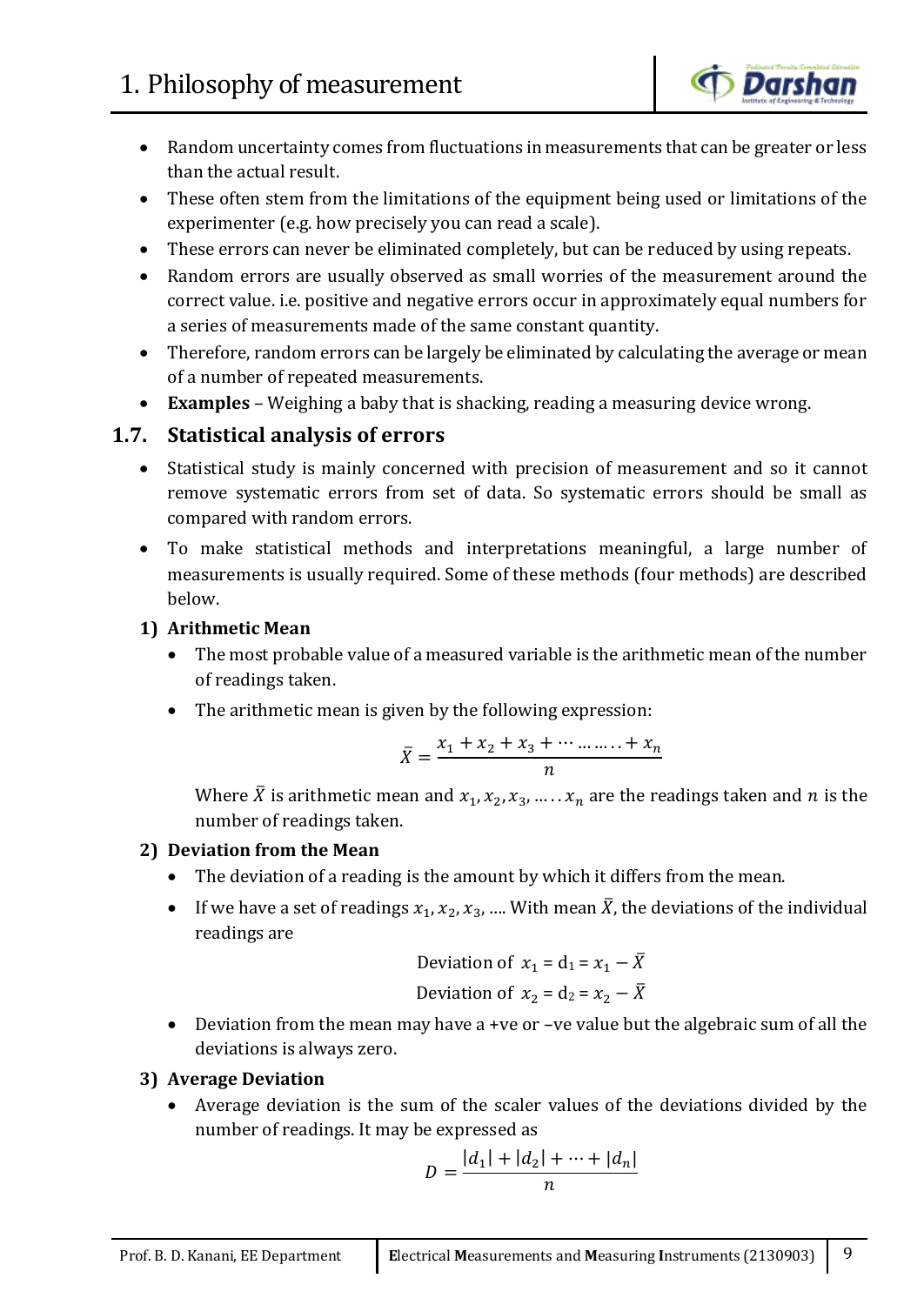

 Average deviation gives an indication of the precision of the instruments used in carrying out measurements. Low average deviation between readings shows that instruments used for measurements are highly precise.

# **4) Standard Deviation**

 $\triangleright$  The standard deviation of an infinite number of data is the square root of the sum of all the individual deviations squared, divided by the number of readings.

$$
\sigma = \sqrt{\frac{{d_1}^2 + {d_2}^2 + {d_3}^2 + ... + {d_n}^2}{n}}
$$

- The standard deviation is also known as root mean square deviation. Reduction in this quantity effectively means improvement in measurement.
- In practice, the possible number of observations is finite. The standard deviation of a finite number of observations is given as

$$
\sigma = \sqrt{\frac{{d_1}^2 + {d_2}^2 + {d_3}^2 + \dots + {d_n}^2}{n-1}}
$$

• Another expression for essentially the same quantity is the variance or mean square deviation, which is same as the standard deviation except that the square root is not extracted.

Variance, 
$$
V = \sigma^2
$$

# **1.8. Characteristics of instruments and measurement systems**

The characteristics of instruments can be classified in major two ways:

Static characteristics and Dynamic characteristics.

# **1) Static Characteristics**

- These are established by the process of calibration.
- By static calibration, the relationship between the output signal and the quantity under study is experimentally determined.

Followings are the static characteristics.

- **True Value** "Average of an infinite number of measured values, when the average deviation due to various contributing factors tends to zero".
- **Static Error** "Difference between measured value and true value  $(\delta A = A_m A_t)$ ".
- **Static Correction** "Difference between true value and measured value ( $\delta C = A_t A_m$  $= - \delta A$ ".
- **Scale Range** "The range of instrument from minimum measurable value (*Xmin*) to maximum measurable value *(Xmax)".*
- **Scale Span** "The difference between maximum measurable value *(Xmax)* and minimum measurable value (*Xmin*)".
- **Accuracy** "The closeness with which an instrument reading approaches the true value".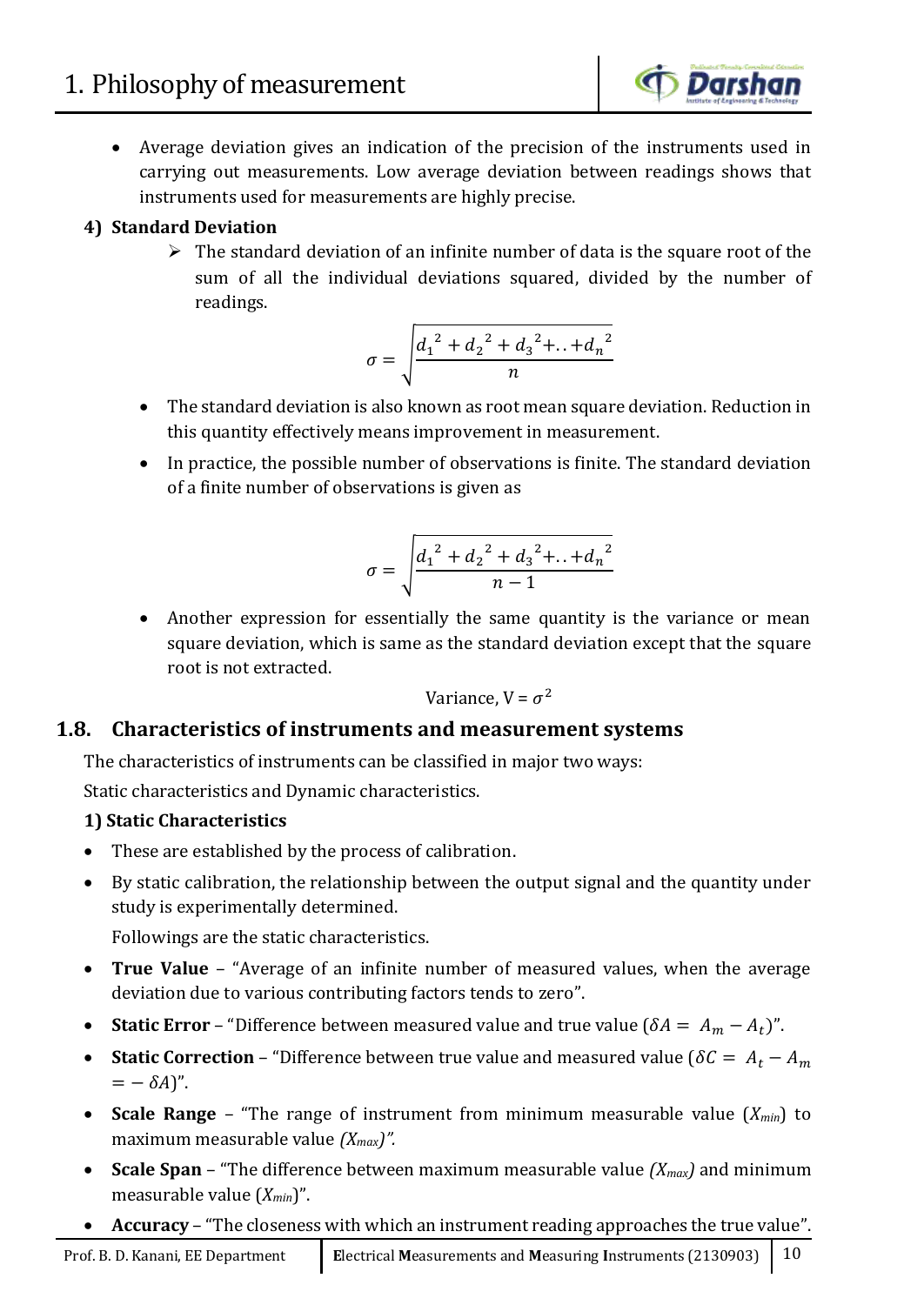

- Accuracy is specified as Point accuracy, Percentage of true value, Percentage of full scale deflection
- Percentage of true value: Error =  $\frac{Measured value True value}{T = 100} \times 100$ True value
- Percentage of full scale deflection: Error =  $\frac{Measured\ value True\ value}{T_{\text{true}}\}$  × 100 True scale value
- **Precision** "It is the consistency of the instrument output for a given value of input".
- **Bias** "It describes a constant error which exists over the full range of measurement of an instrument".
- **Repeatability** "It describes the closeness of output readings when the same input is applied repetitively over a short period of time, with the same measurement conditions, same instrument and observer, same location and same conditions of use maintained throughout".
- **Reproducibility** "It is the closeness with which the same value of the input quantity is measured at different times, and under different conditions of usage of the instrument and by different instruments".
- **Tolerance** "It is the term which is closely related to accuracy and defines the maximum error which is to be expected in some value".
- **Deviation** "It is described as the difference between measured value and true value for a particular input value". The deviation is given a plus or minus sign.
- **Sensitivity** "The ratio of the magnitude of the output and the magnitude of input of given instrument".
- **Drift** "A change in an instrument's reading over extended periods due to factors such as time, line voltage, or ambient temperature effects".
- **Resolution or Discrimination** "The Smallest measurable input change. The Smallest increment in input which can be detected with certainty by an instruments is its resolution".
- **Threshold** "The Smallest measurable input. The Smallest input which can be detected with certainty by an instruments is its threshold value".
- **Dead Time** "The time required by a measurement system to begin to respond to a change in the measurand".
- **Hysteresis** Instrument does not show same result during loading and unloading of instruments. This effect is known as hysteresis effect : "non-coincidence between loading and unloading curves is known as hysteresis"

## **2) Dynamic Characteristics**

- As we know that the instruments and measurement systems do not respond to the input immediately due to the presence of energy storage elements in the system. The system exhibits a characteristic sluggishness due to the presence of these elements.
- In measurement systems having inputs dynamic in nature, the input varies from instant to instant, so does the output. The behaviour of the system under such conditions is dealt by the dynamic response of the system, and its characteristics are given below.
- **Dynamic Error** "It is the difference of true value of the quantity changing with time and the value indicated by the instrument provided static error is zero".